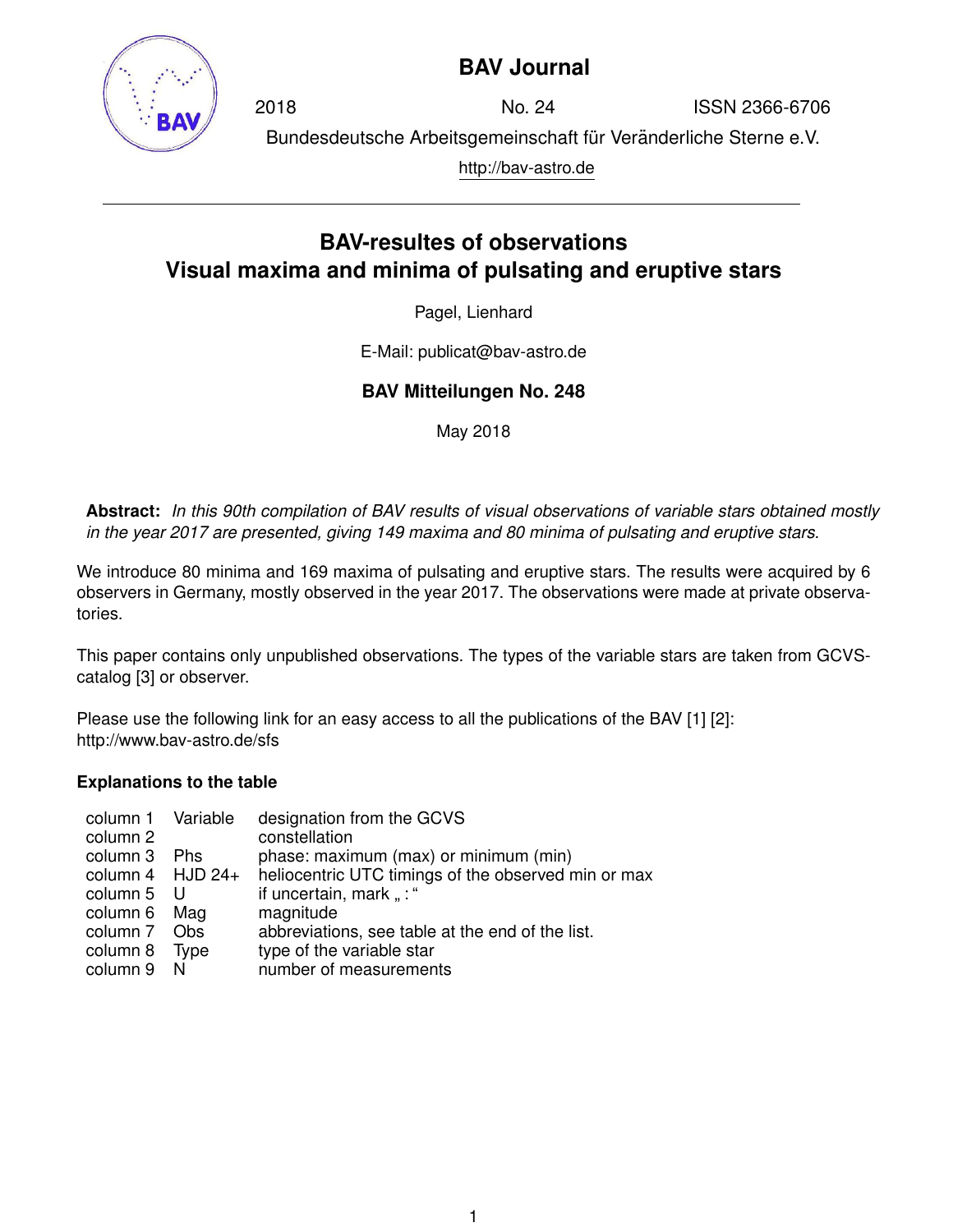#### **Tabe 1 - Times of minima and maxima**

| Variable      |                          | Ext | $HJD 24+$          | U | Mag Obs |                    | Type                   | n        |
|---------------|--------------------------|-----|--------------------|---|---------|--------------------|------------------------|----------|
| R             | <b>AND</b>               | max | 57511              |   | 6.5     | VOH                | M                      | 41       |
| W             | <b>AND</b>               | max | 57796              |   |         | 7.2 VOH            | M                      | 32       |
| Ζ             | <b>AND</b>               | max | 57560              |   |         | 9.9 VOH            | ZAND                   | 68       |
| TU            | <b>AND</b>               | max | 57764              |   |         | 8.6 VOH            | M                      | 43       |
| VX            | <b>AND</b>               |     | max 57643          |   |         | 7.4 NMN            | <b>SRA</b>             | 30       |
| AQ            | <b>AND</b>               |     | max 57617          |   |         | 7.7 VOH            | <b>SRB</b>             | 80       |
| R             | AQL                      |     | max 57529          |   |         | 6.5 VOH            | M                      | 57       |
| <b>RV</b>     | AQL                      |     | max 57670          |   |         | 8.9 VOH            | M                      | 18       |
| $\mathsf R$   | ARI                      |     | max 57764          |   |         | 8.8 VOH            | M                      | 31       |
| $\mathsf R$   | <b>AUR</b>               |     | max 57739          |   |         | 7.3 VOH            | M                      | 70       |
| Χ             | <b>AUR</b>               |     | max 57637          |   |         | 8.3 VOH            | M                      | 31       |
| Χ             | <b>AUR</b>               | min | 57722              |   |         | 12.9 VOH           | Μ                      | 40       |
| Χ             | <b>AUR</b>               |     | max 57808          |   |         | 8.1 VOH            | M                      | 30       |
| X             | <b>AUR</b>               |     | max 57988          |   | 9.1     | <b>VOH</b>         | M                      | 27       |
| Z             | <b>AUR</b>               | min | 57637              |   | 11.1    | VOH                | <b>SR</b>              | 25       |
| $\frac{Z}{Z}$ | <b>AUR</b>               |     | max 57699          |   |         | 9.7 VOH            | <b>SR</b>              | 33       |
|               | <b>AUR</b>               | max | 57799              |   |         | 10.3 VOH           | <b>SR</b>              | 18       |
| Z             | <b>AUR</b>               | min | 57863              |   |         | 11.1 VOH           | <b>SR</b>              | 17       |
| UV            | <b>AUR</b>               | min | 57446              |   |         | 10.4 VOH           | M                      | 23       |
| VX            | <b>AUR</b>               |     | max 57648          | t |         | 8.7 VOH            | M                      | 25       |
| AZ            | AUR                      | min | 57657              |   |         | 12.6 VOH           | M                      | 61       |
| AZ            | <b>AUR</b>               |     | max 57832          |   |         | 8.9 VOH            | M                      | 61       |
| $\mathsf R$   | <b>BOO</b>               | max | 57500              |   |         | 6.8 VOH            | Μ                      | 59       |
| R<br>V        | <b>BOO</b>               |     | max 57722          |   |         | 7.3 VOH            | M                      | 28       |
| V             | <b>BOO</b>               |     | max 57515          |   |         | 7.6 VOH<br>7.7 VOH | <b>SR</b><br><b>SR</b> | 71<br>95 |
| V             | <b>BOO</b><br><b>BOO</b> |     | max 57790<br>57924 | İ |         |                    | <b>SR</b>              | 95       |
| $\mathsf R$   | CAM                      | min | max 57461          |   | 9.1     | 9.6 VOH<br>VOH     | M                      | 58       |
| Χ             | CAM                      | max | 57595              |   |         | 8.2 VOH            | М                      | 43       |
| Χ             | CAM                      |     | max 57738          |   |         | 8.2 VOH            | M                      | 34       |
| Χ             | CAM                      |     | max 57889          |   |         | 8.3 VOH            | M                      | 36       |
| X             | CAM                      | min | 57955              |   |         | 12.6 VOH           | M                      | 36       |
| TW            | CAM                      | min | 50496              |   | 10.1    | <b>NMN</b>         | <b>RV</b>              | 29       |
| TW            | CAM                      |     | max 50510.5        | İ | 9.7     | <b>NMN</b>         | <b>RV</b>              | 29       |
| TW            | CAM                      | max | 50550.5            |   |         | 9.5 NMN            | <b>RV</b>              | 29       |
| TW            | CAM                      | min | 53623.5            |   |         | 10.5 NMN           | <b>RV</b>              | 20       |
| TW            | CAM                      |     | max 53643.5        | ÷ |         | 9.5 NMN            | <b>RV</b>              | 20       |
| <b>WY</b>     | CAM                      |     | max 57772          |   |         | 10.6 VOH           | M                      | 65       |
| R             | <b>CVN</b>               |     | max 57733          |   |         | 7.6 VOH            | M                      | 52       |
| R             | CAS                      |     | max 57885          |   |         | 6.5 VOH            | М                      | 66       |
| Τ             | CAS                      | max | 57805              |   | 8.6     | <b>NMN</b>         | M                      | 25       |
| T             | CAS                      | min | 57599              |   | 10.8    | <b>VOH</b>         | M                      | 182      |
| T             | CAS                      | max | 57803              | ÷ | 8.6     | <b>VOH</b>         | M                      | 182      |
| U             | CAS                      | max | 57651              |   |         | 8.2 VOH            | M                      | 49       |
| U             | CAS                      | max | 57924              |   |         | 9.4 VOH            | M                      | 27       |
| V             | CAS                      | min | 57556              |   |         | 12.7 VOH           | M                      | 71       |
| V             | CAS                      | max | 57659              |   | 7.3     | <b>VOH</b>         | M                      | 71       |
| V             | CAS                      | max | 57895              |   | 7.6     | <b>VOH</b>         | M                      | 52       |
| W             | CAS                      | max | 57598              |   | 8.9     | <b>VOH</b>         | M                      | 122      |
| W             | CAS                      | min | 57797              |   |         | 12.2 VOH           | M                      | 113      |
| SV            | CAS                      | max | 57541              |   | 6.5     | <b>NMN</b>         | <b>SR</b>              | 32       |
| SV            | CAS                      | min | 57747              |   | 9.5     | <b>NMN</b>         | <b>SR</b>              | 32       |
| SV            | CAS                      | max | 57548              |   |         | 6.4 VOH            | <b>SR</b>              | 51       |
| SV            | CAS                      | min | 57893              |   | 9.1     | <b>VOH</b>         | <b>SR</b>              | 28       |
| WZ            | CAS                      | max | 57739              |   | 6.6     | <b>NMN</b>         | <b>SRB</b>             | 23       |
| PZ            | CAS                      | max | 56944              |   | 8.7     | <b>NMN</b>         | <b>SRC</b>             | 37       |
| PZ            | CAS                      | max | 57084.5            |   | 8.7     | <b>NMN</b>         | <b>SRC</b>             | 37       |
| PZ            | CAS                      | min | 57174              |   |         | 9.4 NMN            | <b>SRC</b>             | 40       |
| PZ            | CAS                      | max | 57220              |   | 8.9     | <b>NMN</b>         | <b>SRC</b>             | 40       |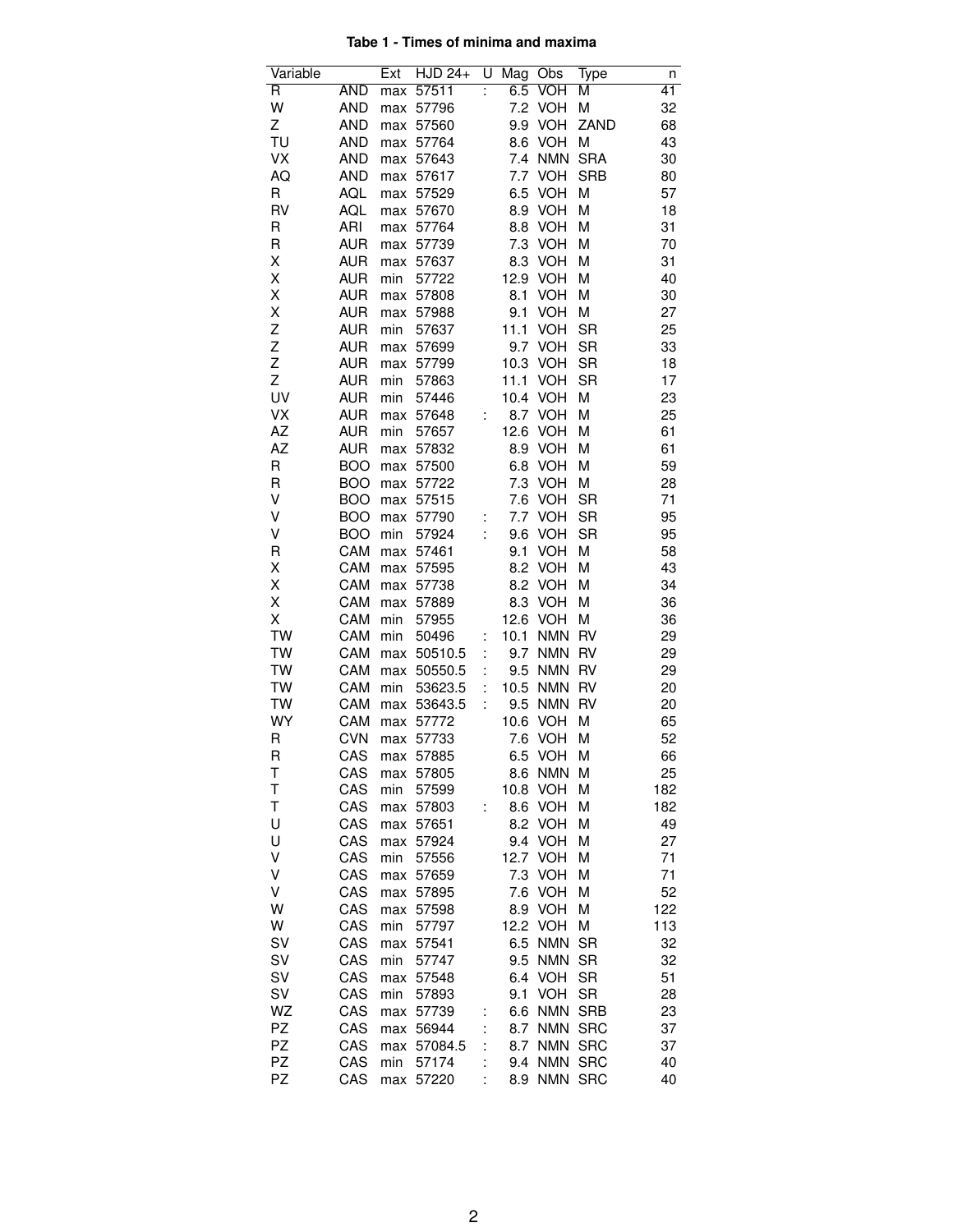| $\overline{PZ}$<br>57409<br>9.4<br><b>NMN</b><br><b>SRC</b><br>40<br>min<br>$\ddot{\phantom{a}}$<br>PZ<br>CAS<br>57486<br>Ì.<br>9.0<br><b>NMN</b><br><b>SRC</b><br>40<br>max<br>PZ<br>CAS<br>÷<br><b>NMN</b><br><b>SRC</b><br>34<br>57628<br>8.7<br>max<br>V0667<br>CAS<br><b>VOH</b><br>M<br>57<br>57703<br>9.8<br>max<br><b>SR</b><br>Τ<br><b>CEN</b><br><b>SM</b><br>16<br>6.3<br>max<br>57877<br>S<br><b>CEP</b><br><b>NMN</b><br>Μ<br>28<br>7.8<br>max<br>57786<br>S<br><b>CEP</b><br>57535<br>9.8<br><b>VOH</b><br>М<br>128<br>min<br>T<br><b>CEP</b><br><b>NMN</b><br>M<br>24<br>57885.5<br>6.0<br>max<br>T<br><b>CEP</b><br><b>SM</b><br>M<br>25<br>57889<br>max<br>T<br><b>CEP</b><br>SWZ<br>10<br>57876<br>6.7<br>М<br>max<br>İ<br>T<br><b>CEP</b><br>5.9<br><b>VOH</b><br>138<br>57514<br>Μ<br>max<br>T<br><b>CEP</b><br>min<br>57670<br>10.0<br><b>VOH</b><br>М<br>146<br><b>CEP</b><br><b>NMN</b><br>PQ<br>57790<br>8.0<br>М<br>20<br>max<br><b>CEP</b><br>PQ<br>12.0<br><b>VOH</b><br>M<br>9<br>min<br>57574<br>PQ<br><b>CEP</b><br>8.6<br>129<br>57830<br><b>VOH</b><br>М<br>max<br>S<br><b>CRB</b><br>13.0<br><b>VOH</b><br>min<br>57499<br>М<br>63<br>S<br><b>CRB</b><br><b>VOH</b><br>M<br>74<br>57616<br>7.6<br>max<br>Т<br><b>CRB</b><br>9.5<br><b>VOH</b><br><b>NR</b><br>68<br>57711<br>max<br>T<br><b>CRB</b><br>10.1<br><b>VOH</b><br><b>NR</b><br>68<br>min<br>57773<br><b>RR</b><br><b>CRB</b><br><b>VOH</b><br><b>SRB</b><br>52<br>min<br>57837<br>8.0<br><b>RR</b><br><b>CRB</b><br><b>VOH</b><br><b>SRB</b><br>52<br>57868<br>7.8<br>max<br>R<br><b>CYG</b><br><b>VOH</b><br>66<br>57868<br>8.8<br>М<br>max<br>U<br>133<br><b>CYG</b><br>8.7<br><b>VOH</b><br>M<br>57610<br>max<br>W<br>75<br><b>CYG</b><br>5.5<br><b>VOH</b><br><b>SRB</b><br>57509<br>max<br>W<br><b>CYG</b><br><b>VOH</b><br><b>SRB</b><br>57936<br>5.6<br>77<br>max<br>64<br>Z<br><b>CYG</b><br>8.5<br><b>VOH</b><br>M<br>57528<br>max<br>Z<br><b>CYG</b><br><b>VOH</b><br>M<br>48<br>57776<br>7.8<br>max<br><b>RS</b><br><b>CYG</b><br><b>VOH</b><br><b>SRA</b><br>176<br>min<br>57573<br>9.0<br><b>NMN</b><br>RT<br><b>CYG</b><br>M<br>57762<br>6.8<br>9<br>max<br><b>CYG</b><br>RT<br>57507<br>7.5<br><b>VOH</b><br>M<br>77<br>max<br><b>CYG</b><br>RT<br>11.7<br><b>VOH</b><br>М<br>77<br>min<br>57625<br>RT<br>46<br><b>CYG</b><br>57695<br>7.3<br><b>VOH</b><br>М<br>max<br>RT<br><b>CYG</b><br>VOH<br>55<br>57910<br>8.1<br>М<br>max<br><b>RU</b><br><b>CYG</b><br>8.2<br><b>VOH</b><br><b>SRA</b><br>169<br>57495<br>max<br><b>RU</b><br><b>CYG</b><br>min<br>8.8<br><b>VOH</b><br><b>SRA</b><br>169<br>57708<br><b>RU</b><br><b>CYG</b><br><b>VOH</b><br>8.0<br><b>SRA</b><br>100<br>57868<br>max<br>SS<br><b>CYG</b><br>VOH<br>UGSS<br>21<br>57633<br>8.2<br>max<br>SS<br><b>CYG</b><br><b>VOH</b><br><b>UGSS</b><br>13<br>57757<br>8.3<br>max<br>SS<br><b>CYG</b><br><b>VOH</b><br><b>UGSS</b><br>57874<br>8.3<br>11<br>max<br>SS<br>CYG<br>8.3<br><b>VOH</b><br><b>UGSS</b><br>9<br>57918.4<br>max<br>SS<br><b>CYG</b><br>8.2 VOH<br><b>UGSS</b><br>23<br>max<br>57956<br>TΥ<br><b>CYG</b><br><b>VOH</b><br>М<br>9.5<br>13<br>max<br>57760<br>AA<br><b>CYG</b><br>8.5<br><b>VOH</b><br><b>SRB</b><br>139<br>57754<br>max<br><b>CYG</b><br><b>SRB</b><br>AA<br>min<br>57850<br>9.8<br><b>VOH</b><br>139<br>AF<br><b>CYG</b><br><b>VOH</b><br>57522<br>7.1<br><b>SRB</b><br>66<br>max<br>AF<br>7.9<br><b>VOH</b><br>31<br>CYG<br>min<br>57584<br><b>SRB</b><br>AF<br><b>CYG</b><br>7.3<br><b>VOH</b><br><b>SRB</b><br>30<br>57622<br>max<br>AF<br><b>CYG</b><br><b>VOH</b><br><b>SRB</b><br>29<br>min<br>57645<br>7.8<br>AF<br><b>CYG</b><br><b>VOH</b><br>57742<br>7.1<br><b>SRB</b><br>43<br>max<br>AF<br><b>CYG</b><br>7.3<br>SV<br>min<br>58011<br><b>SRB</b><br>9<br>İ<br>ΒF<br><b>CYG</b><br><b>VOH</b><br>ZAND<br>min<br>57594<br>10.7<br>152<br><b>BG</b><br><b>CYG</b><br>10.0<br><b>VOH</b><br>М<br>58<br>57590<br>max<br>СH<br><b>CYG</b><br><b>NMN</b><br>ZAND+SR<br>32<br>57641<br>max<br>СH<br><b>CYG</b><br><b>NMN</b><br>ZAND+SR<br>32<br>57725<br>8.2<br>max<br>СH<br><b>CYG</b><br>min<br>57745<br>8.5<br><b>NMN</b><br>ZAND+SR<br>32<br>СH<br><b>CYG</b><br><b>VOH</b><br>ZAND+SR<br>137<br>min<br>57786<br>8.6<br>CN<br><b>CYG</b><br><b>VOH</b><br>48<br>9.4<br>Μ<br>max<br>57526<br>CN<br><b>CYG</b><br>13.4<br><b>VOH</b><br>43<br>min<br>57623<br>Μ<br>CN<br><b>CYG</b><br>9.2<br><b>VOH</b><br>36<br>57727<br>Μ<br>max | Variable |     | Ext | <b>HJD 24+</b> | U | Mag | Obs | Type | n |
|------------------------------------------------------------------------------------------------------------------------------------------------------------------------------------------------------------------------------------------------------------------------------------------------------------------------------------------------------------------------------------------------------------------------------------------------------------------------------------------------------------------------------------------------------------------------------------------------------------------------------------------------------------------------------------------------------------------------------------------------------------------------------------------------------------------------------------------------------------------------------------------------------------------------------------------------------------------------------------------------------------------------------------------------------------------------------------------------------------------------------------------------------------------------------------------------------------------------------------------------------------------------------------------------------------------------------------------------------------------------------------------------------------------------------------------------------------------------------------------------------------------------------------------------------------------------------------------------------------------------------------------------------------------------------------------------------------------------------------------------------------------------------------------------------------------------------------------------------------------------------------------------------------------------------------------------------------------------------------------------------------------------------------------------------------------------------------------------------------------------------------------------------------------------------------------------------------------------------------------------------------------------------------------------------------------------------------------------------------------------------------------------------------------------------------------------------------------------------------------------------------------------------------------------------------------------------------------------------------------------------------------------------------------------------------------------------------------------------------------------------------------------------------------------------------------------------------------------------------------------------------------------------------------------------------------------------------------------------------------------------------------------------------------------------------------------------------------------------------------------------------------------------------------------------------------------------------------------------------------------------------------------------------------------------------------------------------------------------------------------------------------------------------------------------------------------------------------------------------------------------------------------------------------------------------------------------------------------------------------------------------------------------------------------------------------------------------------------------------------------------------------------------------------------------------------------------------------------------------------------------------------------------------------------------------------------------------------------------------------------------------------------------------------------------------------------------------------------------------------------------------------------------------------------------------------------------------------------------------------------------------------------------------------------------------------------------------------------------------------------------------------------------------------------------------------------------------|----------|-----|-----|----------------|---|-----|-----|------|---|
|                                                                                                                                                                                                                                                                                                                                                                                                                                                                                                                                                                                                                                                                                                                                                                                                                                                                                                                                                                                                                                                                                                                                                                                                                                                                                                                                                                                                                                                                                                                                                                                                                                                                                                                                                                                                                                                                                                                                                                                                                                                                                                                                                                                                                                                                                                                                                                                                                                                                                                                                                                                                                                                                                                                                                                                                                                                                                                                                                                                                                                                                                                                                                                                                                                                                                                                                                                                                                                                                                                                                                                                                                                                                                                                                                                                                                                                                                                                                                                                                                                                                                                                                                                                                                                                                                                                                                                                                                                                            |          | CAS |     |                |   |     |     |      |   |
|                                                                                                                                                                                                                                                                                                                                                                                                                                                                                                                                                                                                                                                                                                                                                                                                                                                                                                                                                                                                                                                                                                                                                                                                                                                                                                                                                                                                                                                                                                                                                                                                                                                                                                                                                                                                                                                                                                                                                                                                                                                                                                                                                                                                                                                                                                                                                                                                                                                                                                                                                                                                                                                                                                                                                                                                                                                                                                                                                                                                                                                                                                                                                                                                                                                                                                                                                                                                                                                                                                                                                                                                                                                                                                                                                                                                                                                                                                                                                                                                                                                                                                                                                                                                                                                                                                                                                                                                                                                            |          |     |     |                |   |     |     |      |   |
|                                                                                                                                                                                                                                                                                                                                                                                                                                                                                                                                                                                                                                                                                                                                                                                                                                                                                                                                                                                                                                                                                                                                                                                                                                                                                                                                                                                                                                                                                                                                                                                                                                                                                                                                                                                                                                                                                                                                                                                                                                                                                                                                                                                                                                                                                                                                                                                                                                                                                                                                                                                                                                                                                                                                                                                                                                                                                                                                                                                                                                                                                                                                                                                                                                                                                                                                                                                                                                                                                                                                                                                                                                                                                                                                                                                                                                                                                                                                                                                                                                                                                                                                                                                                                                                                                                                                                                                                                                                            |          |     |     |                |   |     |     |      |   |
|                                                                                                                                                                                                                                                                                                                                                                                                                                                                                                                                                                                                                                                                                                                                                                                                                                                                                                                                                                                                                                                                                                                                                                                                                                                                                                                                                                                                                                                                                                                                                                                                                                                                                                                                                                                                                                                                                                                                                                                                                                                                                                                                                                                                                                                                                                                                                                                                                                                                                                                                                                                                                                                                                                                                                                                                                                                                                                                                                                                                                                                                                                                                                                                                                                                                                                                                                                                                                                                                                                                                                                                                                                                                                                                                                                                                                                                                                                                                                                                                                                                                                                                                                                                                                                                                                                                                                                                                                                                            |          |     |     |                |   |     |     |      |   |
|                                                                                                                                                                                                                                                                                                                                                                                                                                                                                                                                                                                                                                                                                                                                                                                                                                                                                                                                                                                                                                                                                                                                                                                                                                                                                                                                                                                                                                                                                                                                                                                                                                                                                                                                                                                                                                                                                                                                                                                                                                                                                                                                                                                                                                                                                                                                                                                                                                                                                                                                                                                                                                                                                                                                                                                                                                                                                                                                                                                                                                                                                                                                                                                                                                                                                                                                                                                                                                                                                                                                                                                                                                                                                                                                                                                                                                                                                                                                                                                                                                                                                                                                                                                                                                                                                                                                                                                                                                                            |          |     |     |                |   |     |     |      |   |
|                                                                                                                                                                                                                                                                                                                                                                                                                                                                                                                                                                                                                                                                                                                                                                                                                                                                                                                                                                                                                                                                                                                                                                                                                                                                                                                                                                                                                                                                                                                                                                                                                                                                                                                                                                                                                                                                                                                                                                                                                                                                                                                                                                                                                                                                                                                                                                                                                                                                                                                                                                                                                                                                                                                                                                                                                                                                                                                                                                                                                                                                                                                                                                                                                                                                                                                                                                                                                                                                                                                                                                                                                                                                                                                                                                                                                                                                                                                                                                                                                                                                                                                                                                                                                                                                                                                                                                                                                                                            |          |     |     |                |   |     |     |      |   |
|                                                                                                                                                                                                                                                                                                                                                                                                                                                                                                                                                                                                                                                                                                                                                                                                                                                                                                                                                                                                                                                                                                                                                                                                                                                                                                                                                                                                                                                                                                                                                                                                                                                                                                                                                                                                                                                                                                                                                                                                                                                                                                                                                                                                                                                                                                                                                                                                                                                                                                                                                                                                                                                                                                                                                                                                                                                                                                                                                                                                                                                                                                                                                                                                                                                                                                                                                                                                                                                                                                                                                                                                                                                                                                                                                                                                                                                                                                                                                                                                                                                                                                                                                                                                                                                                                                                                                                                                                                                            |          |     |     |                |   |     |     |      |   |
|                                                                                                                                                                                                                                                                                                                                                                                                                                                                                                                                                                                                                                                                                                                                                                                                                                                                                                                                                                                                                                                                                                                                                                                                                                                                                                                                                                                                                                                                                                                                                                                                                                                                                                                                                                                                                                                                                                                                                                                                                                                                                                                                                                                                                                                                                                                                                                                                                                                                                                                                                                                                                                                                                                                                                                                                                                                                                                                                                                                                                                                                                                                                                                                                                                                                                                                                                                                                                                                                                                                                                                                                                                                                                                                                                                                                                                                                                                                                                                                                                                                                                                                                                                                                                                                                                                                                                                                                                                                            |          |     |     |                |   |     |     |      |   |
|                                                                                                                                                                                                                                                                                                                                                                                                                                                                                                                                                                                                                                                                                                                                                                                                                                                                                                                                                                                                                                                                                                                                                                                                                                                                                                                                                                                                                                                                                                                                                                                                                                                                                                                                                                                                                                                                                                                                                                                                                                                                                                                                                                                                                                                                                                                                                                                                                                                                                                                                                                                                                                                                                                                                                                                                                                                                                                                                                                                                                                                                                                                                                                                                                                                                                                                                                                                                                                                                                                                                                                                                                                                                                                                                                                                                                                                                                                                                                                                                                                                                                                                                                                                                                                                                                                                                                                                                                                                            |          |     |     |                |   |     |     |      |   |
|                                                                                                                                                                                                                                                                                                                                                                                                                                                                                                                                                                                                                                                                                                                                                                                                                                                                                                                                                                                                                                                                                                                                                                                                                                                                                                                                                                                                                                                                                                                                                                                                                                                                                                                                                                                                                                                                                                                                                                                                                                                                                                                                                                                                                                                                                                                                                                                                                                                                                                                                                                                                                                                                                                                                                                                                                                                                                                                                                                                                                                                                                                                                                                                                                                                                                                                                                                                                                                                                                                                                                                                                                                                                                                                                                                                                                                                                                                                                                                                                                                                                                                                                                                                                                                                                                                                                                                                                                                                            |          |     |     |                |   |     |     |      |   |
|                                                                                                                                                                                                                                                                                                                                                                                                                                                                                                                                                                                                                                                                                                                                                                                                                                                                                                                                                                                                                                                                                                                                                                                                                                                                                                                                                                                                                                                                                                                                                                                                                                                                                                                                                                                                                                                                                                                                                                                                                                                                                                                                                                                                                                                                                                                                                                                                                                                                                                                                                                                                                                                                                                                                                                                                                                                                                                                                                                                                                                                                                                                                                                                                                                                                                                                                                                                                                                                                                                                                                                                                                                                                                                                                                                                                                                                                                                                                                                                                                                                                                                                                                                                                                                                                                                                                                                                                                                                            |          |     |     |                |   |     |     |      |   |
|                                                                                                                                                                                                                                                                                                                                                                                                                                                                                                                                                                                                                                                                                                                                                                                                                                                                                                                                                                                                                                                                                                                                                                                                                                                                                                                                                                                                                                                                                                                                                                                                                                                                                                                                                                                                                                                                                                                                                                                                                                                                                                                                                                                                                                                                                                                                                                                                                                                                                                                                                                                                                                                                                                                                                                                                                                                                                                                                                                                                                                                                                                                                                                                                                                                                                                                                                                                                                                                                                                                                                                                                                                                                                                                                                                                                                                                                                                                                                                                                                                                                                                                                                                                                                                                                                                                                                                                                                                                            |          |     |     |                |   |     |     |      |   |
|                                                                                                                                                                                                                                                                                                                                                                                                                                                                                                                                                                                                                                                                                                                                                                                                                                                                                                                                                                                                                                                                                                                                                                                                                                                                                                                                                                                                                                                                                                                                                                                                                                                                                                                                                                                                                                                                                                                                                                                                                                                                                                                                                                                                                                                                                                                                                                                                                                                                                                                                                                                                                                                                                                                                                                                                                                                                                                                                                                                                                                                                                                                                                                                                                                                                                                                                                                                                                                                                                                                                                                                                                                                                                                                                                                                                                                                                                                                                                                                                                                                                                                                                                                                                                                                                                                                                                                                                                                                            |          |     |     |                |   |     |     |      |   |
|                                                                                                                                                                                                                                                                                                                                                                                                                                                                                                                                                                                                                                                                                                                                                                                                                                                                                                                                                                                                                                                                                                                                                                                                                                                                                                                                                                                                                                                                                                                                                                                                                                                                                                                                                                                                                                                                                                                                                                                                                                                                                                                                                                                                                                                                                                                                                                                                                                                                                                                                                                                                                                                                                                                                                                                                                                                                                                                                                                                                                                                                                                                                                                                                                                                                                                                                                                                                                                                                                                                                                                                                                                                                                                                                                                                                                                                                                                                                                                                                                                                                                                                                                                                                                                                                                                                                                                                                                                                            |          |     |     |                |   |     |     |      |   |
|                                                                                                                                                                                                                                                                                                                                                                                                                                                                                                                                                                                                                                                                                                                                                                                                                                                                                                                                                                                                                                                                                                                                                                                                                                                                                                                                                                                                                                                                                                                                                                                                                                                                                                                                                                                                                                                                                                                                                                                                                                                                                                                                                                                                                                                                                                                                                                                                                                                                                                                                                                                                                                                                                                                                                                                                                                                                                                                                                                                                                                                                                                                                                                                                                                                                                                                                                                                                                                                                                                                                                                                                                                                                                                                                                                                                                                                                                                                                                                                                                                                                                                                                                                                                                                                                                                                                                                                                                                                            |          |     |     |                |   |     |     |      |   |
|                                                                                                                                                                                                                                                                                                                                                                                                                                                                                                                                                                                                                                                                                                                                                                                                                                                                                                                                                                                                                                                                                                                                                                                                                                                                                                                                                                                                                                                                                                                                                                                                                                                                                                                                                                                                                                                                                                                                                                                                                                                                                                                                                                                                                                                                                                                                                                                                                                                                                                                                                                                                                                                                                                                                                                                                                                                                                                                                                                                                                                                                                                                                                                                                                                                                                                                                                                                                                                                                                                                                                                                                                                                                                                                                                                                                                                                                                                                                                                                                                                                                                                                                                                                                                                                                                                                                                                                                                                                            |          |     |     |                |   |     |     |      |   |
|                                                                                                                                                                                                                                                                                                                                                                                                                                                                                                                                                                                                                                                                                                                                                                                                                                                                                                                                                                                                                                                                                                                                                                                                                                                                                                                                                                                                                                                                                                                                                                                                                                                                                                                                                                                                                                                                                                                                                                                                                                                                                                                                                                                                                                                                                                                                                                                                                                                                                                                                                                                                                                                                                                                                                                                                                                                                                                                                                                                                                                                                                                                                                                                                                                                                                                                                                                                                                                                                                                                                                                                                                                                                                                                                                                                                                                                                                                                                                                                                                                                                                                                                                                                                                                                                                                                                                                                                                                                            |          |     |     |                |   |     |     |      |   |
|                                                                                                                                                                                                                                                                                                                                                                                                                                                                                                                                                                                                                                                                                                                                                                                                                                                                                                                                                                                                                                                                                                                                                                                                                                                                                                                                                                                                                                                                                                                                                                                                                                                                                                                                                                                                                                                                                                                                                                                                                                                                                                                                                                                                                                                                                                                                                                                                                                                                                                                                                                                                                                                                                                                                                                                                                                                                                                                                                                                                                                                                                                                                                                                                                                                                                                                                                                                                                                                                                                                                                                                                                                                                                                                                                                                                                                                                                                                                                                                                                                                                                                                                                                                                                                                                                                                                                                                                                                                            |          |     |     |                |   |     |     |      |   |
|                                                                                                                                                                                                                                                                                                                                                                                                                                                                                                                                                                                                                                                                                                                                                                                                                                                                                                                                                                                                                                                                                                                                                                                                                                                                                                                                                                                                                                                                                                                                                                                                                                                                                                                                                                                                                                                                                                                                                                                                                                                                                                                                                                                                                                                                                                                                                                                                                                                                                                                                                                                                                                                                                                                                                                                                                                                                                                                                                                                                                                                                                                                                                                                                                                                                                                                                                                                                                                                                                                                                                                                                                                                                                                                                                                                                                                                                                                                                                                                                                                                                                                                                                                                                                                                                                                                                                                                                                                                            |          |     |     |                |   |     |     |      |   |
|                                                                                                                                                                                                                                                                                                                                                                                                                                                                                                                                                                                                                                                                                                                                                                                                                                                                                                                                                                                                                                                                                                                                                                                                                                                                                                                                                                                                                                                                                                                                                                                                                                                                                                                                                                                                                                                                                                                                                                                                                                                                                                                                                                                                                                                                                                                                                                                                                                                                                                                                                                                                                                                                                                                                                                                                                                                                                                                                                                                                                                                                                                                                                                                                                                                                                                                                                                                                                                                                                                                                                                                                                                                                                                                                                                                                                                                                                                                                                                                                                                                                                                                                                                                                                                                                                                                                                                                                                                                            |          |     |     |                |   |     |     |      |   |
|                                                                                                                                                                                                                                                                                                                                                                                                                                                                                                                                                                                                                                                                                                                                                                                                                                                                                                                                                                                                                                                                                                                                                                                                                                                                                                                                                                                                                                                                                                                                                                                                                                                                                                                                                                                                                                                                                                                                                                                                                                                                                                                                                                                                                                                                                                                                                                                                                                                                                                                                                                                                                                                                                                                                                                                                                                                                                                                                                                                                                                                                                                                                                                                                                                                                                                                                                                                                                                                                                                                                                                                                                                                                                                                                                                                                                                                                                                                                                                                                                                                                                                                                                                                                                                                                                                                                                                                                                                                            |          |     |     |                |   |     |     |      |   |
|                                                                                                                                                                                                                                                                                                                                                                                                                                                                                                                                                                                                                                                                                                                                                                                                                                                                                                                                                                                                                                                                                                                                                                                                                                                                                                                                                                                                                                                                                                                                                                                                                                                                                                                                                                                                                                                                                                                                                                                                                                                                                                                                                                                                                                                                                                                                                                                                                                                                                                                                                                                                                                                                                                                                                                                                                                                                                                                                                                                                                                                                                                                                                                                                                                                                                                                                                                                                                                                                                                                                                                                                                                                                                                                                                                                                                                                                                                                                                                                                                                                                                                                                                                                                                                                                                                                                                                                                                                                            |          |     |     |                |   |     |     |      |   |
|                                                                                                                                                                                                                                                                                                                                                                                                                                                                                                                                                                                                                                                                                                                                                                                                                                                                                                                                                                                                                                                                                                                                                                                                                                                                                                                                                                                                                                                                                                                                                                                                                                                                                                                                                                                                                                                                                                                                                                                                                                                                                                                                                                                                                                                                                                                                                                                                                                                                                                                                                                                                                                                                                                                                                                                                                                                                                                                                                                                                                                                                                                                                                                                                                                                                                                                                                                                                                                                                                                                                                                                                                                                                                                                                                                                                                                                                                                                                                                                                                                                                                                                                                                                                                                                                                                                                                                                                                                                            |          |     |     |                |   |     |     |      |   |
|                                                                                                                                                                                                                                                                                                                                                                                                                                                                                                                                                                                                                                                                                                                                                                                                                                                                                                                                                                                                                                                                                                                                                                                                                                                                                                                                                                                                                                                                                                                                                                                                                                                                                                                                                                                                                                                                                                                                                                                                                                                                                                                                                                                                                                                                                                                                                                                                                                                                                                                                                                                                                                                                                                                                                                                                                                                                                                                                                                                                                                                                                                                                                                                                                                                                                                                                                                                                                                                                                                                                                                                                                                                                                                                                                                                                                                                                                                                                                                                                                                                                                                                                                                                                                                                                                                                                                                                                                                                            |          |     |     |                |   |     |     |      |   |
|                                                                                                                                                                                                                                                                                                                                                                                                                                                                                                                                                                                                                                                                                                                                                                                                                                                                                                                                                                                                                                                                                                                                                                                                                                                                                                                                                                                                                                                                                                                                                                                                                                                                                                                                                                                                                                                                                                                                                                                                                                                                                                                                                                                                                                                                                                                                                                                                                                                                                                                                                                                                                                                                                                                                                                                                                                                                                                                                                                                                                                                                                                                                                                                                                                                                                                                                                                                                                                                                                                                                                                                                                                                                                                                                                                                                                                                                                                                                                                                                                                                                                                                                                                                                                                                                                                                                                                                                                                                            |          |     |     |                |   |     |     |      |   |
|                                                                                                                                                                                                                                                                                                                                                                                                                                                                                                                                                                                                                                                                                                                                                                                                                                                                                                                                                                                                                                                                                                                                                                                                                                                                                                                                                                                                                                                                                                                                                                                                                                                                                                                                                                                                                                                                                                                                                                                                                                                                                                                                                                                                                                                                                                                                                                                                                                                                                                                                                                                                                                                                                                                                                                                                                                                                                                                                                                                                                                                                                                                                                                                                                                                                                                                                                                                                                                                                                                                                                                                                                                                                                                                                                                                                                                                                                                                                                                                                                                                                                                                                                                                                                                                                                                                                                                                                                                                            |          |     |     |                |   |     |     |      |   |
|                                                                                                                                                                                                                                                                                                                                                                                                                                                                                                                                                                                                                                                                                                                                                                                                                                                                                                                                                                                                                                                                                                                                                                                                                                                                                                                                                                                                                                                                                                                                                                                                                                                                                                                                                                                                                                                                                                                                                                                                                                                                                                                                                                                                                                                                                                                                                                                                                                                                                                                                                                                                                                                                                                                                                                                                                                                                                                                                                                                                                                                                                                                                                                                                                                                                                                                                                                                                                                                                                                                                                                                                                                                                                                                                                                                                                                                                                                                                                                                                                                                                                                                                                                                                                                                                                                                                                                                                                                                            |          |     |     |                |   |     |     |      |   |
|                                                                                                                                                                                                                                                                                                                                                                                                                                                                                                                                                                                                                                                                                                                                                                                                                                                                                                                                                                                                                                                                                                                                                                                                                                                                                                                                                                                                                                                                                                                                                                                                                                                                                                                                                                                                                                                                                                                                                                                                                                                                                                                                                                                                                                                                                                                                                                                                                                                                                                                                                                                                                                                                                                                                                                                                                                                                                                                                                                                                                                                                                                                                                                                                                                                                                                                                                                                                                                                                                                                                                                                                                                                                                                                                                                                                                                                                                                                                                                                                                                                                                                                                                                                                                                                                                                                                                                                                                                                            |          |     |     |                |   |     |     |      |   |
|                                                                                                                                                                                                                                                                                                                                                                                                                                                                                                                                                                                                                                                                                                                                                                                                                                                                                                                                                                                                                                                                                                                                                                                                                                                                                                                                                                                                                                                                                                                                                                                                                                                                                                                                                                                                                                                                                                                                                                                                                                                                                                                                                                                                                                                                                                                                                                                                                                                                                                                                                                                                                                                                                                                                                                                                                                                                                                                                                                                                                                                                                                                                                                                                                                                                                                                                                                                                                                                                                                                                                                                                                                                                                                                                                                                                                                                                                                                                                                                                                                                                                                                                                                                                                                                                                                                                                                                                                                                            |          |     |     |                |   |     |     |      |   |
|                                                                                                                                                                                                                                                                                                                                                                                                                                                                                                                                                                                                                                                                                                                                                                                                                                                                                                                                                                                                                                                                                                                                                                                                                                                                                                                                                                                                                                                                                                                                                                                                                                                                                                                                                                                                                                                                                                                                                                                                                                                                                                                                                                                                                                                                                                                                                                                                                                                                                                                                                                                                                                                                                                                                                                                                                                                                                                                                                                                                                                                                                                                                                                                                                                                                                                                                                                                                                                                                                                                                                                                                                                                                                                                                                                                                                                                                                                                                                                                                                                                                                                                                                                                                                                                                                                                                                                                                                                                            |          |     |     |                |   |     |     |      |   |
|                                                                                                                                                                                                                                                                                                                                                                                                                                                                                                                                                                                                                                                                                                                                                                                                                                                                                                                                                                                                                                                                                                                                                                                                                                                                                                                                                                                                                                                                                                                                                                                                                                                                                                                                                                                                                                                                                                                                                                                                                                                                                                                                                                                                                                                                                                                                                                                                                                                                                                                                                                                                                                                                                                                                                                                                                                                                                                                                                                                                                                                                                                                                                                                                                                                                                                                                                                                                                                                                                                                                                                                                                                                                                                                                                                                                                                                                                                                                                                                                                                                                                                                                                                                                                                                                                                                                                                                                                                                            |          |     |     |                |   |     |     |      |   |
|                                                                                                                                                                                                                                                                                                                                                                                                                                                                                                                                                                                                                                                                                                                                                                                                                                                                                                                                                                                                                                                                                                                                                                                                                                                                                                                                                                                                                                                                                                                                                                                                                                                                                                                                                                                                                                                                                                                                                                                                                                                                                                                                                                                                                                                                                                                                                                                                                                                                                                                                                                                                                                                                                                                                                                                                                                                                                                                                                                                                                                                                                                                                                                                                                                                                                                                                                                                                                                                                                                                                                                                                                                                                                                                                                                                                                                                                                                                                                                                                                                                                                                                                                                                                                                                                                                                                                                                                                                                            |          |     |     |                |   |     |     |      |   |
|                                                                                                                                                                                                                                                                                                                                                                                                                                                                                                                                                                                                                                                                                                                                                                                                                                                                                                                                                                                                                                                                                                                                                                                                                                                                                                                                                                                                                                                                                                                                                                                                                                                                                                                                                                                                                                                                                                                                                                                                                                                                                                                                                                                                                                                                                                                                                                                                                                                                                                                                                                                                                                                                                                                                                                                                                                                                                                                                                                                                                                                                                                                                                                                                                                                                                                                                                                                                                                                                                                                                                                                                                                                                                                                                                                                                                                                                                                                                                                                                                                                                                                                                                                                                                                                                                                                                                                                                                                                            |          |     |     |                |   |     |     |      |   |
|                                                                                                                                                                                                                                                                                                                                                                                                                                                                                                                                                                                                                                                                                                                                                                                                                                                                                                                                                                                                                                                                                                                                                                                                                                                                                                                                                                                                                                                                                                                                                                                                                                                                                                                                                                                                                                                                                                                                                                                                                                                                                                                                                                                                                                                                                                                                                                                                                                                                                                                                                                                                                                                                                                                                                                                                                                                                                                                                                                                                                                                                                                                                                                                                                                                                                                                                                                                                                                                                                                                                                                                                                                                                                                                                                                                                                                                                                                                                                                                                                                                                                                                                                                                                                                                                                                                                                                                                                                                            |          |     |     |                |   |     |     |      |   |
|                                                                                                                                                                                                                                                                                                                                                                                                                                                                                                                                                                                                                                                                                                                                                                                                                                                                                                                                                                                                                                                                                                                                                                                                                                                                                                                                                                                                                                                                                                                                                                                                                                                                                                                                                                                                                                                                                                                                                                                                                                                                                                                                                                                                                                                                                                                                                                                                                                                                                                                                                                                                                                                                                                                                                                                                                                                                                                                                                                                                                                                                                                                                                                                                                                                                                                                                                                                                                                                                                                                                                                                                                                                                                                                                                                                                                                                                                                                                                                                                                                                                                                                                                                                                                                                                                                                                                                                                                                                            |          |     |     |                |   |     |     |      |   |
|                                                                                                                                                                                                                                                                                                                                                                                                                                                                                                                                                                                                                                                                                                                                                                                                                                                                                                                                                                                                                                                                                                                                                                                                                                                                                                                                                                                                                                                                                                                                                                                                                                                                                                                                                                                                                                                                                                                                                                                                                                                                                                                                                                                                                                                                                                                                                                                                                                                                                                                                                                                                                                                                                                                                                                                                                                                                                                                                                                                                                                                                                                                                                                                                                                                                                                                                                                                                                                                                                                                                                                                                                                                                                                                                                                                                                                                                                                                                                                                                                                                                                                                                                                                                                                                                                                                                                                                                                                                            |          |     |     |                |   |     |     |      |   |
|                                                                                                                                                                                                                                                                                                                                                                                                                                                                                                                                                                                                                                                                                                                                                                                                                                                                                                                                                                                                                                                                                                                                                                                                                                                                                                                                                                                                                                                                                                                                                                                                                                                                                                                                                                                                                                                                                                                                                                                                                                                                                                                                                                                                                                                                                                                                                                                                                                                                                                                                                                                                                                                                                                                                                                                                                                                                                                                                                                                                                                                                                                                                                                                                                                                                                                                                                                                                                                                                                                                                                                                                                                                                                                                                                                                                                                                                                                                                                                                                                                                                                                                                                                                                                                                                                                                                                                                                                                                            |          |     |     |                |   |     |     |      |   |
|                                                                                                                                                                                                                                                                                                                                                                                                                                                                                                                                                                                                                                                                                                                                                                                                                                                                                                                                                                                                                                                                                                                                                                                                                                                                                                                                                                                                                                                                                                                                                                                                                                                                                                                                                                                                                                                                                                                                                                                                                                                                                                                                                                                                                                                                                                                                                                                                                                                                                                                                                                                                                                                                                                                                                                                                                                                                                                                                                                                                                                                                                                                                                                                                                                                                                                                                                                                                                                                                                                                                                                                                                                                                                                                                                                                                                                                                                                                                                                                                                                                                                                                                                                                                                                                                                                                                                                                                                                                            |          |     |     |                |   |     |     |      |   |
|                                                                                                                                                                                                                                                                                                                                                                                                                                                                                                                                                                                                                                                                                                                                                                                                                                                                                                                                                                                                                                                                                                                                                                                                                                                                                                                                                                                                                                                                                                                                                                                                                                                                                                                                                                                                                                                                                                                                                                                                                                                                                                                                                                                                                                                                                                                                                                                                                                                                                                                                                                                                                                                                                                                                                                                                                                                                                                                                                                                                                                                                                                                                                                                                                                                                                                                                                                                                                                                                                                                                                                                                                                                                                                                                                                                                                                                                                                                                                                                                                                                                                                                                                                                                                                                                                                                                                                                                                                                            |          |     |     |                |   |     |     |      |   |
|                                                                                                                                                                                                                                                                                                                                                                                                                                                                                                                                                                                                                                                                                                                                                                                                                                                                                                                                                                                                                                                                                                                                                                                                                                                                                                                                                                                                                                                                                                                                                                                                                                                                                                                                                                                                                                                                                                                                                                                                                                                                                                                                                                                                                                                                                                                                                                                                                                                                                                                                                                                                                                                                                                                                                                                                                                                                                                                                                                                                                                                                                                                                                                                                                                                                                                                                                                                                                                                                                                                                                                                                                                                                                                                                                                                                                                                                                                                                                                                                                                                                                                                                                                                                                                                                                                                                                                                                                                                            |          |     |     |                |   |     |     |      |   |
|                                                                                                                                                                                                                                                                                                                                                                                                                                                                                                                                                                                                                                                                                                                                                                                                                                                                                                                                                                                                                                                                                                                                                                                                                                                                                                                                                                                                                                                                                                                                                                                                                                                                                                                                                                                                                                                                                                                                                                                                                                                                                                                                                                                                                                                                                                                                                                                                                                                                                                                                                                                                                                                                                                                                                                                                                                                                                                                                                                                                                                                                                                                                                                                                                                                                                                                                                                                                                                                                                                                                                                                                                                                                                                                                                                                                                                                                                                                                                                                                                                                                                                                                                                                                                                                                                                                                                                                                                                                            |          |     |     |                |   |     |     |      |   |
|                                                                                                                                                                                                                                                                                                                                                                                                                                                                                                                                                                                                                                                                                                                                                                                                                                                                                                                                                                                                                                                                                                                                                                                                                                                                                                                                                                                                                                                                                                                                                                                                                                                                                                                                                                                                                                                                                                                                                                                                                                                                                                                                                                                                                                                                                                                                                                                                                                                                                                                                                                                                                                                                                                                                                                                                                                                                                                                                                                                                                                                                                                                                                                                                                                                                                                                                                                                                                                                                                                                                                                                                                                                                                                                                                                                                                                                                                                                                                                                                                                                                                                                                                                                                                                                                                                                                                                                                                                                            |          |     |     |                |   |     |     |      |   |
|                                                                                                                                                                                                                                                                                                                                                                                                                                                                                                                                                                                                                                                                                                                                                                                                                                                                                                                                                                                                                                                                                                                                                                                                                                                                                                                                                                                                                                                                                                                                                                                                                                                                                                                                                                                                                                                                                                                                                                                                                                                                                                                                                                                                                                                                                                                                                                                                                                                                                                                                                                                                                                                                                                                                                                                                                                                                                                                                                                                                                                                                                                                                                                                                                                                                                                                                                                                                                                                                                                                                                                                                                                                                                                                                                                                                                                                                                                                                                                                                                                                                                                                                                                                                                                                                                                                                                                                                                                                            |          |     |     |                |   |     |     |      |   |
|                                                                                                                                                                                                                                                                                                                                                                                                                                                                                                                                                                                                                                                                                                                                                                                                                                                                                                                                                                                                                                                                                                                                                                                                                                                                                                                                                                                                                                                                                                                                                                                                                                                                                                                                                                                                                                                                                                                                                                                                                                                                                                                                                                                                                                                                                                                                                                                                                                                                                                                                                                                                                                                                                                                                                                                                                                                                                                                                                                                                                                                                                                                                                                                                                                                                                                                                                                                                                                                                                                                                                                                                                                                                                                                                                                                                                                                                                                                                                                                                                                                                                                                                                                                                                                                                                                                                                                                                                                                            |          |     |     |                |   |     |     |      |   |
|                                                                                                                                                                                                                                                                                                                                                                                                                                                                                                                                                                                                                                                                                                                                                                                                                                                                                                                                                                                                                                                                                                                                                                                                                                                                                                                                                                                                                                                                                                                                                                                                                                                                                                                                                                                                                                                                                                                                                                                                                                                                                                                                                                                                                                                                                                                                                                                                                                                                                                                                                                                                                                                                                                                                                                                                                                                                                                                                                                                                                                                                                                                                                                                                                                                                                                                                                                                                                                                                                                                                                                                                                                                                                                                                                                                                                                                                                                                                                                                                                                                                                                                                                                                                                                                                                                                                                                                                                                                            |          |     |     |                |   |     |     |      |   |
|                                                                                                                                                                                                                                                                                                                                                                                                                                                                                                                                                                                                                                                                                                                                                                                                                                                                                                                                                                                                                                                                                                                                                                                                                                                                                                                                                                                                                                                                                                                                                                                                                                                                                                                                                                                                                                                                                                                                                                                                                                                                                                                                                                                                                                                                                                                                                                                                                                                                                                                                                                                                                                                                                                                                                                                                                                                                                                                                                                                                                                                                                                                                                                                                                                                                                                                                                                                                                                                                                                                                                                                                                                                                                                                                                                                                                                                                                                                                                                                                                                                                                                                                                                                                                                                                                                                                                                                                                                                            |          |     |     |                |   |     |     |      |   |
|                                                                                                                                                                                                                                                                                                                                                                                                                                                                                                                                                                                                                                                                                                                                                                                                                                                                                                                                                                                                                                                                                                                                                                                                                                                                                                                                                                                                                                                                                                                                                                                                                                                                                                                                                                                                                                                                                                                                                                                                                                                                                                                                                                                                                                                                                                                                                                                                                                                                                                                                                                                                                                                                                                                                                                                                                                                                                                                                                                                                                                                                                                                                                                                                                                                                                                                                                                                                                                                                                                                                                                                                                                                                                                                                                                                                                                                                                                                                                                                                                                                                                                                                                                                                                                                                                                                                                                                                                                                            |          |     |     |                |   |     |     |      |   |
|                                                                                                                                                                                                                                                                                                                                                                                                                                                                                                                                                                                                                                                                                                                                                                                                                                                                                                                                                                                                                                                                                                                                                                                                                                                                                                                                                                                                                                                                                                                                                                                                                                                                                                                                                                                                                                                                                                                                                                                                                                                                                                                                                                                                                                                                                                                                                                                                                                                                                                                                                                                                                                                                                                                                                                                                                                                                                                                                                                                                                                                                                                                                                                                                                                                                                                                                                                                                                                                                                                                                                                                                                                                                                                                                                                                                                                                                                                                                                                                                                                                                                                                                                                                                                                                                                                                                                                                                                                                            |          |     |     |                |   |     |     |      |   |
|                                                                                                                                                                                                                                                                                                                                                                                                                                                                                                                                                                                                                                                                                                                                                                                                                                                                                                                                                                                                                                                                                                                                                                                                                                                                                                                                                                                                                                                                                                                                                                                                                                                                                                                                                                                                                                                                                                                                                                                                                                                                                                                                                                                                                                                                                                                                                                                                                                                                                                                                                                                                                                                                                                                                                                                                                                                                                                                                                                                                                                                                                                                                                                                                                                                                                                                                                                                                                                                                                                                                                                                                                                                                                                                                                                                                                                                                                                                                                                                                                                                                                                                                                                                                                                                                                                                                                                                                                                                            |          |     |     |                |   |     |     |      |   |
|                                                                                                                                                                                                                                                                                                                                                                                                                                                                                                                                                                                                                                                                                                                                                                                                                                                                                                                                                                                                                                                                                                                                                                                                                                                                                                                                                                                                                                                                                                                                                                                                                                                                                                                                                                                                                                                                                                                                                                                                                                                                                                                                                                                                                                                                                                                                                                                                                                                                                                                                                                                                                                                                                                                                                                                                                                                                                                                                                                                                                                                                                                                                                                                                                                                                                                                                                                                                                                                                                                                                                                                                                                                                                                                                                                                                                                                                                                                                                                                                                                                                                                                                                                                                                                                                                                                                                                                                                                                            |          |     |     |                |   |     |     |      |   |
|                                                                                                                                                                                                                                                                                                                                                                                                                                                                                                                                                                                                                                                                                                                                                                                                                                                                                                                                                                                                                                                                                                                                                                                                                                                                                                                                                                                                                                                                                                                                                                                                                                                                                                                                                                                                                                                                                                                                                                                                                                                                                                                                                                                                                                                                                                                                                                                                                                                                                                                                                                                                                                                                                                                                                                                                                                                                                                                                                                                                                                                                                                                                                                                                                                                                                                                                                                                                                                                                                                                                                                                                                                                                                                                                                                                                                                                                                                                                                                                                                                                                                                                                                                                                                                                                                                                                                                                                                                                            |          |     |     |                |   |     |     |      |   |
|                                                                                                                                                                                                                                                                                                                                                                                                                                                                                                                                                                                                                                                                                                                                                                                                                                                                                                                                                                                                                                                                                                                                                                                                                                                                                                                                                                                                                                                                                                                                                                                                                                                                                                                                                                                                                                                                                                                                                                                                                                                                                                                                                                                                                                                                                                                                                                                                                                                                                                                                                                                                                                                                                                                                                                                                                                                                                                                                                                                                                                                                                                                                                                                                                                                                                                                                                                                                                                                                                                                                                                                                                                                                                                                                                                                                                                                                                                                                                                                                                                                                                                                                                                                                                                                                                                                                                                                                                                                            |          |     |     |                |   |     |     |      |   |
|                                                                                                                                                                                                                                                                                                                                                                                                                                                                                                                                                                                                                                                                                                                                                                                                                                                                                                                                                                                                                                                                                                                                                                                                                                                                                                                                                                                                                                                                                                                                                                                                                                                                                                                                                                                                                                                                                                                                                                                                                                                                                                                                                                                                                                                                                                                                                                                                                                                                                                                                                                                                                                                                                                                                                                                                                                                                                                                                                                                                                                                                                                                                                                                                                                                                                                                                                                                                                                                                                                                                                                                                                                                                                                                                                                                                                                                                                                                                                                                                                                                                                                                                                                                                                                                                                                                                                                                                                                                            |          |     |     |                |   |     |     |      |   |
|                                                                                                                                                                                                                                                                                                                                                                                                                                                                                                                                                                                                                                                                                                                                                                                                                                                                                                                                                                                                                                                                                                                                                                                                                                                                                                                                                                                                                                                                                                                                                                                                                                                                                                                                                                                                                                                                                                                                                                                                                                                                                                                                                                                                                                                                                                                                                                                                                                                                                                                                                                                                                                                                                                                                                                                                                                                                                                                                                                                                                                                                                                                                                                                                                                                                                                                                                                                                                                                                                                                                                                                                                                                                                                                                                                                                                                                                                                                                                                                                                                                                                                                                                                                                                                                                                                                                                                                                                                                            |          |     |     |                |   |     |     |      |   |
|                                                                                                                                                                                                                                                                                                                                                                                                                                                                                                                                                                                                                                                                                                                                                                                                                                                                                                                                                                                                                                                                                                                                                                                                                                                                                                                                                                                                                                                                                                                                                                                                                                                                                                                                                                                                                                                                                                                                                                                                                                                                                                                                                                                                                                                                                                                                                                                                                                                                                                                                                                                                                                                                                                                                                                                                                                                                                                                                                                                                                                                                                                                                                                                                                                                                                                                                                                                                                                                                                                                                                                                                                                                                                                                                                                                                                                                                                                                                                                                                                                                                                                                                                                                                                                                                                                                                                                                                                                                            |          |     |     |                |   |     |     |      |   |
|                                                                                                                                                                                                                                                                                                                                                                                                                                                                                                                                                                                                                                                                                                                                                                                                                                                                                                                                                                                                                                                                                                                                                                                                                                                                                                                                                                                                                                                                                                                                                                                                                                                                                                                                                                                                                                                                                                                                                                                                                                                                                                                                                                                                                                                                                                                                                                                                                                                                                                                                                                                                                                                                                                                                                                                                                                                                                                                                                                                                                                                                                                                                                                                                                                                                                                                                                                                                                                                                                                                                                                                                                                                                                                                                                                                                                                                                                                                                                                                                                                                                                                                                                                                                                                                                                                                                                                                                                                                            |          |     |     |                |   |     |     |      |   |
|                                                                                                                                                                                                                                                                                                                                                                                                                                                                                                                                                                                                                                                                                                                                                                                                                                                                                                                                                                                                                                                                                                                                                                                                                                                                                                                                                                                                                                                                                                                                                                                                                                                                                                                                                                                                                                                                                                                                                                                                                                                                                                                                                                                                                                                                                                                                                                                                                                                                                                                                                                                                                                                                                                                                                                                                                                                                                                                                                                                                                                                                                                                                                                                                                                                                                                                                                                                                                                                                                                                                                                                                                                                                                                                                                                                                                                                                                                                                                                                                                                                                                                                                                                                                                                                                                                                                                                                                                                                            |          |     |     |                |   |     |     |      |   |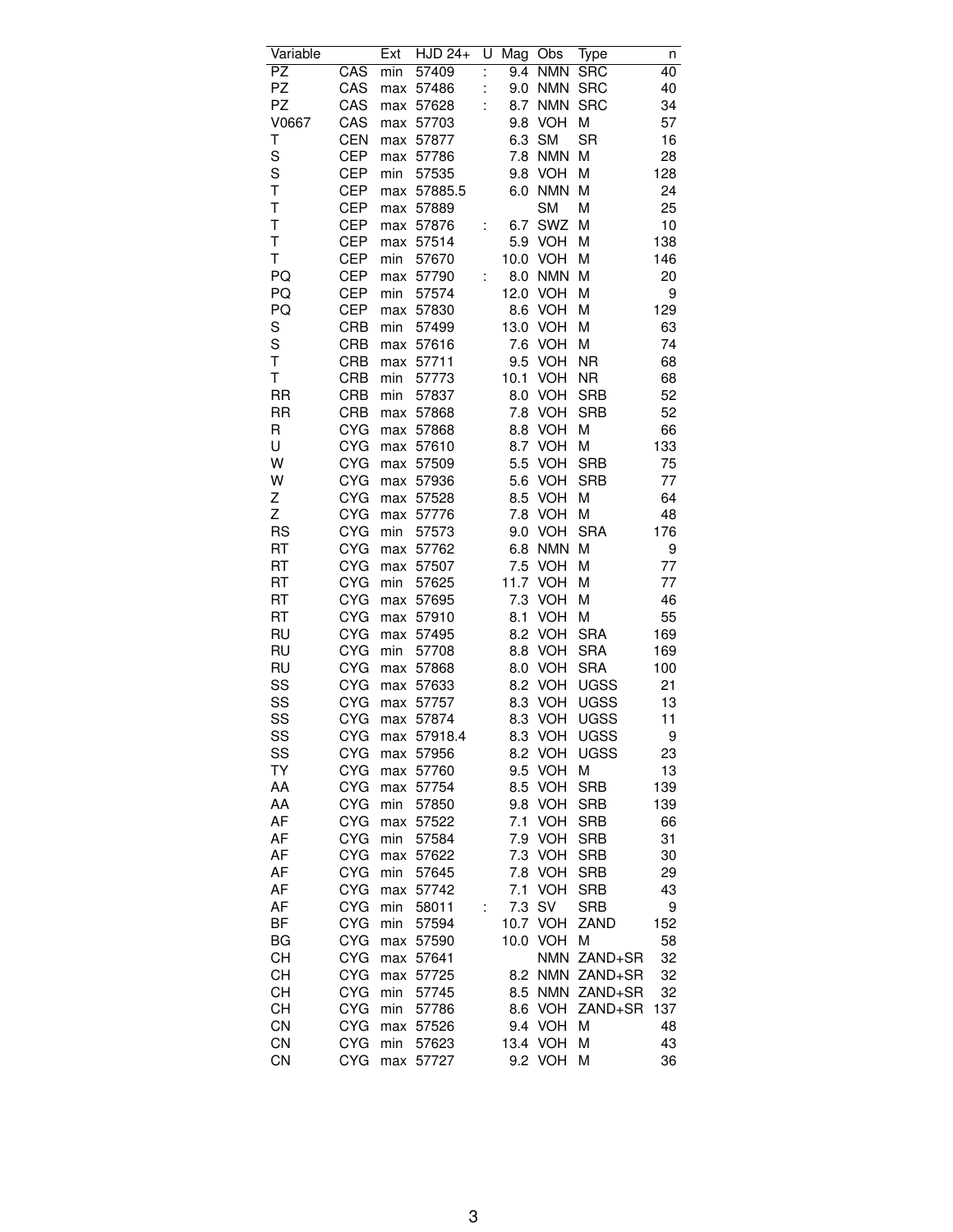| Variable               |                          | Ext | <b>HJD 24+</b> | U  | Mag              | Obs                      | Type                     | n        |
|------------------------|--------------------------|-----|----------------|----|------------------|--------------------------|--------------------------|----------|
| R                      | DEL                      | max | 57793          | ÷  | $\overline{8.9}$ | <b>VOH</b>               | Μ                        | 19       |
| EU                     | DEL                      | min | 57687          |    | 6.3              | <b>VOH</b>               | <b>SRB</b>               | 24       |
| R                      | <b>DRA</b>               | min | 57514          |    | 13.3             | <b>VOH</b>               | M                        | 50       |
| R                      | <b>DRA</b>               | max | 57608          |    | 8.2              | <b>VOH</b>               | M                        | 38       |
| R                      | <b>DRA</b>               | max | 57870          |    | 7.8              | <b>VOH</b>               | M                        | 55       |
| S                      | <b>DRA</b>               | min | 57450          |    | 9.1              | <b>VOH</b>               | <b>SRB</b>               | 87       |
| S                      | <b>DRA</b>               | max | 57567          |    | 8.6              | VOH                      | <b>SRB</b>               | 87       |
| Υ                      | <b>DRA</b>               | max | 57548          |    | 9.2              | <b>VOH</b>               | M                        | 28       |
| Υ                      | <b>DRA</b>               | max | 57878          |    | 8.5              | <b>VOH</b>               | M                        | 31       |
| ТX                     | <b>DRA</b>               | min | 57641          |    | 7.9              | VOH                      | <b>SRB</b>               | 22       |
| TX                     | <b>DRA</b>               | max | 57829          |    | 6.7              | <b>VOH</b>               | <b>SRB</b>               | 27       |
| <b>TX</b>              | <b>DRA</b>               | min | 57877          |    | 8.4              | <b>VOH</b>               | <b>SRB</b>               | 15       |
| AG                     | <b>DRA</b>               | min | 57761          |    | 10.2             | VOH                      | ZAND                     | 94       |
| AP                     | <b>DRA</b>               | max | 57997          |    | 11.1             | <b>VOH</b>               | M:                       | 17       |
| R                      | <b>GEM</b>               | max | 57818          |    | 7.5              | VOH                      | M                        | 46       |
| SS                     | <b>GEM</b>               | min | 57413          |    | 9.6              | <b>VOH</b>               | <b>RVA</b>               | 19       |
| SS                     | <b>GEM</b>               | min | 57506          |    | 9.6              | VOH                      | <b>RVA</b>               | 21       |
| SS                     | <b>GEM</b>               | min | 57774          |    | 9.8              | <b>VOH</b>               | <b>RVA</b>               | 30       |
| <b>ST</b>              | <b>GEM</b>               | max | 57846          |    | 9.7              | <b>VOH</b>               | M                        | 17       |
| ZΖ                     | <b>GEM</b>               | max | 57648          | Ì. | 9.1              | <b>VOH</b>               | M                        | 48       |
| CD                     | <b>GEM</b>               | max | 57804          |    | 11.9             | <b>VOH</b>               | Μ                        | 16       |
| S                      | HER                      | max | 57598          |    | 7.5              | <b>VOH</b>               | Μ                        | 70       |
| S                      | <b>HER</b>               | max | 57910          |    | 7.3              | <b>VOH</b>               | M                        | 66       |
| T                      | <b>HER</b>               | min | 57583          |    | 12.9             | <b>VOH</b>               | M                        | 53       |
| T                      | HER                      | max | 57662          |    | 8.4              | <b>VOH</b>               | M                        | 31       |
| T                      | <b>HER</b>               |     | 57816          |    | 7.9              | <b>VOH</b>               | M                        | 41       |
| T                      | <b>HER</b>               | max |                |    | 12.4             | VOH                      |                          | 50       |
| U                      | <b>HER</b>               | min | 57912          |    | 7.2              | <b>VOH</b>               | Μ                        | 80       |
| W                      |                          | max | 57543          |    |                  |                          | М                        | 46       |
| W                      | <b>HER</b>               | max | 57639          |    | 8.0              | <b>VOH</b>               | M                        |          |
|                        | <b>HER</b>               | max | 57925          |    | 8.8              | <b>VOH</b>               | M                        | 52       |
| Χ                      | HER<br><b>HER</b>        | min | 57451          |    | 7.0<br>7.3       | <b>VOH</b><br>VOH        | <b>SRB</b><br><b>SRB</b> | 21<br>59 |
| Χ                      |                          | min | 57570          |    |                  | VOH                      | <b>SRB</b>               | 37       |
| Χ                      | HER                      | max | 57621          |    | 6.6              |                          |                          |          |
| Χ<br>Χ                 | <b>HER</b><br><b>HER</b> | max | 57815          |    | 6.2              | <b>VOH</b>               | <b>SRB</b><br><b>SRB</b> | 31<br>47 |
|                        | <b>HER</b>               | min | 57869          |    | 7.0              | <b>VOH</b><br><b>VOH</b> |                          |          |
| <b>RS</b>              |                          | max | 57650          |    | 8.6              |                          | M                        | 29<br>55 |
| <b>RS</b><br><b>RU</b> | HER                      | max | 57881          |    | 8.2              | <b>VOH</b>               | M                        |          |
|                        | <b>HER</b>               | max | 57532          |    | 8.7              | <b>VOH</b><br><b>VOH</b> | M                        | 50       |
| SS                     | <b>HER</b>               | max | 57617          |    | 9.5              |                          | M<br><b>RVA</b>          | 14       |
| AC                     | HER<br><b>HER</b>        | min | 57148          |    | 8.4              | <b>VOH</b><br><b>VOH</b> | <b>RVA</b>               | 19       |
| АC<br>AC               | <b>HER</b>               | min | 57602          |    | 8.5              | <b>VOH</b>               | <b>RVA</b>               | 13<br>21 |
|                        |                          | min | 57637          |    | 8.3              |                          |                          |          |
| AC                     | HER                      | min | 57867          |    | 8.0              | <b>VOH</b><br><b>VOH</b> | <b>RVA</b>               | 12       |
| АC                     | <b>HER</b>               | min | 57902          |    | 8.4              |                          | <b>RVA</b>               | 19       |
| RT                     | <b>HYA</b>               | max | 57808          |    | 7.0              | <b>SM</b>                | <b>SRB</b>               | 37       |
| S                      | LAC                      | max | 57757          |    | 8.8              | <b>VOH</b>               | M                        | 23       |
| R                      | LEO                      | max | 57894          |    | 6.0              | <b>SM</b>                | M                        | 29       |
| R                      | LEO                      | min | 57760          |    | 10.7             | <b>VOH</b>               | Μ                        | 66       |
| R                      | LEO                      | max | 57903          | Ì. | 6.1              | VOH                      | М                        | 23       |
| S                      | LEO                      | max | 57821          |    | 10.7             | <b>VOH</b>               | М                        | 11       |
| R                      | LMI                      | max | 57861          |    | 7.0              | <b>NMN</b>               | М                        | 10       |
| R                      | LMI                      | max | 57864          |    | 7.1              | <b>VOH</b>               | M                        | 23       |
| R                      | <b>LYN</b>               | max | 57623          |    | 8.0              | <b>VOH</b>               | M                        | 55       |
| W                      | <b>LYR</b>               | max | 57684          | Ì. | 8.6              | <b>VOH</b>               | Μ                        | 45       |
| W                      | LYR                      | min | 57780          |    | 12.5             | <b>VOH</b>               | Μ                        | 49       |
| W                      | <b>LYR</b>               | max | 57871          |    | 8.0              | <b>VOH</b>               | M                        | 57       |
| U                      | <b>MON</b>               | min | 57427          |    | 7.1              | <b>VOH</b>               | <b>RVB</b>               | 24       |
| U                      | <b>MON</b>               | max | 57450          |    | 5.3              | <b>VOH</b>               | <b>RVB</b>               | 24       |
| U                      | <b>MON</b>               | min | 57471          |    |                  | 6.4 VOH                  | <b>RVB</b>               | 24       |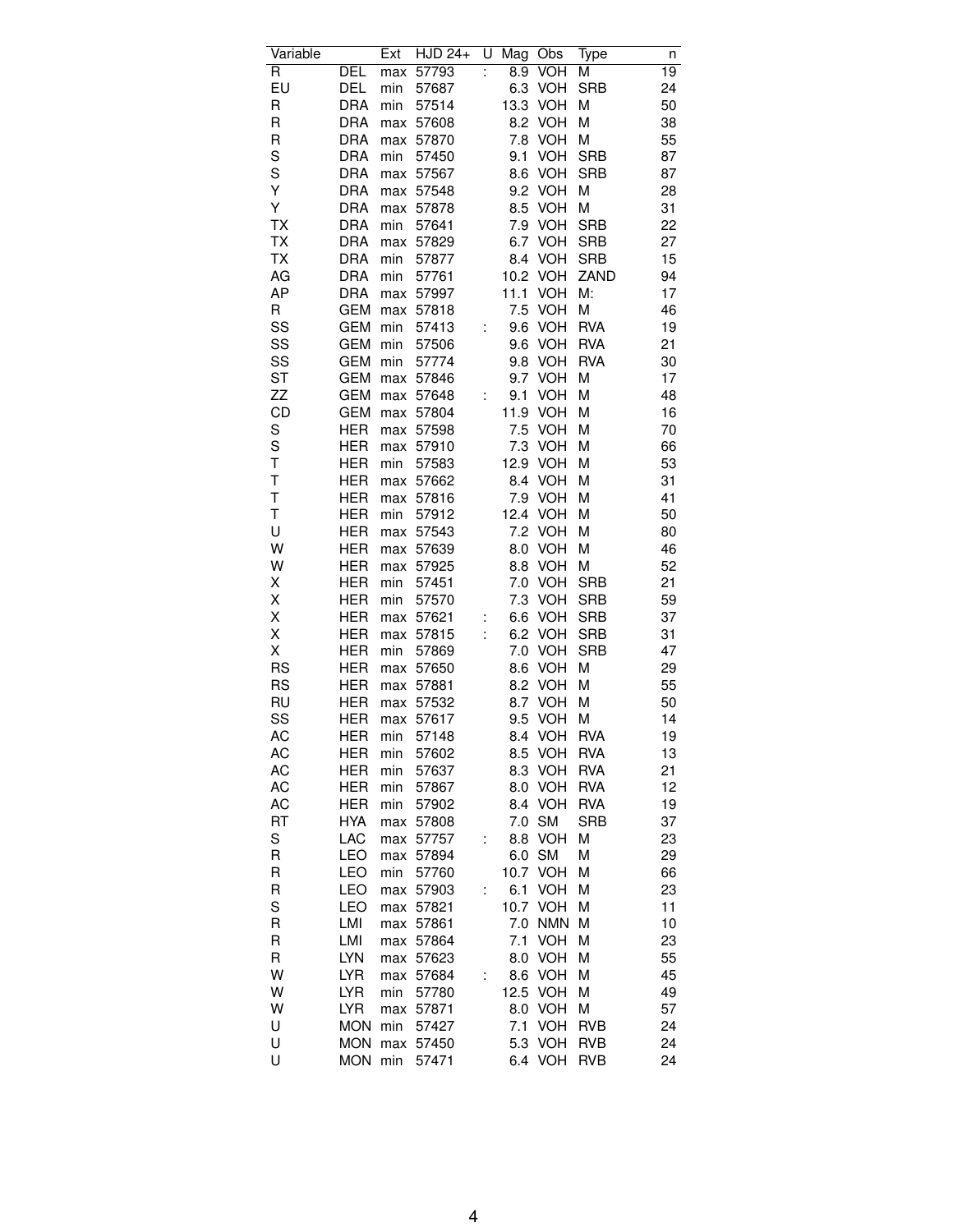| Variable      |            | Ext | <b>HJD 24+</b> | U | Mag  | Obs        | Type        | n               |
|---------------|------------|-----|----------------|---|------|------------|-------------|-----------------|
| U             | <b>MON</b> | min | 57743          |   | 7.1  | <b>VOH</b> | <b>RVB</b>  | $\overline{18}$ |
| Χ             | OPH        | max | 57550          |   | 6.6  | <b>VOH</b> | M           | 97              |
| Χ             | OPH        | max | 57857          |   | 6.7  | <b>VOH</b> | M           | 83              |
| Z             | OPH        | max | 57652          |   | 8.4  | <b>VOH</b> | Μ           | 62              |
| Z             | OPH        | min | 57870          |   | 12.4 | <b>VOH</b> | М           | 55              |
| U             | ORI        | min | 57752          |   | 12.9 | <b>VOH</b> | M           | 30              |
| U             | ORI        | max | 57867          |   | 7.3  | <b>VOH</b> | M           | 20              |
| Υ             | ORI        | max | 57833          |   | 10.1 | <b>VOH</b> | Μ           | 10              |
| R             | PER        | max | 57757          |   | 8.3  | <b>VOH</b> | Μ           | 24              |
| U             | PER        | max | 57511          |   | 7.4  | <b>VOH</b> | Μ           | 62              |
| U             | PER        | min | 57648          |   | 11.1 | <b>VOH</b> | M           | 59              |
| U             | <b>PER</b> | max | 57815          |   | 8.2  | <b>VOH</b> | M           | 60              |
| Χ             | <b>PER</b> | min | 57717          |   | 6.5  | <b>NMN</b> | GCAS+XP     | 24              |
| Χ             | PER        | max | 57780.5        | t | 6.1  | <b>NMN</b> | GCAS+XP     | 24              |
| Υ             | PER        | min | 57805          |   | 10.0 | <b>VOH</b> | Μ           | 44              |
| <b>TW</b>     | PER        | max | 57637          |   | 10.2 | <b>VOH</b> | Μ           | 28              |
| RV            | SCO        | max | 57928.29       |   |      | <b>SM</b>  | <b>DCEP</b> | 14              |
| R             | <b>SCT</b> | min | 57626          |   | 5.8  | <b>VOH</b> | <b>RVA</b>  | 50              |
| R             | <b>SCT</b> |     |                |   | 5.9  | <b>VOH</b> | <b>RVA</b>  | 11              |
|               |            | min | 57841          |   |      |            |             |                 |
| R             | <b>SER</b> | max | 57587          |   | 7.4  | <b>VOH</b> | M           | 45              |
| R             | <b>SER</b> | max | 57933          |   | 6.8  | <b>SM</b>  | Μ           | 28              |
| V             | <b>TAU</b> | max | 57748          |   | 9.5  | <b>VOH</b> | Μ           | 33              |
| R             | TRI        | max | 57719          |   | 6.2  | <b>VOH</b> | M           | 72              |
| R             | <b>UMA</b> | max | 57925          |   | 6.7  | SWZ        | M           | 10              |
| R             | <b>UMA</b> | min | 57517          |   | 13.0 | VOH        | M           | 75              |
| R             | <b>UMA</b> | max | 57633          |   | 7.3  | <b>VOH</b> | M           | 86              |
| R             | <b>UMA</b> | min | 57820          |   | 12.5 | <b>VOH</b> | М           | 73              |
| S             | UMA        | max | 57750          |   |      | <b>NMN</b> | М           | 16              |
| S             | <b>UMA</b> | max | 57994          |   | 8.0  | SWZ        | M           | 13              |
| S             | <b>UMA</b> | max | 57550          |   | 7.7  | <b>VOH</b> | M           | 57              |
| S             | <b>UMA</b> | max | 57763          |   | 8.1  | <b>VOH</b> | Μ           | 77              |
| T             | <b>UMA</b> | max | 57908          |   | 6.6  | SWZ        | Μ           | 14              |
| T             | <b>UMA</b> | max | 57652          |   | 8.2  | <b>VOH</b> | Μ           | 48              |
| T             | <b>UMA</b> | max | 57913          |   | 6.7  | <b>VOH</b> | M           | 39              |
|               | <b>UMA</b> | max | 57976          |   | 6.3  | SWZ        | <b>SRB</b>  | 22              |
| $\frac{z}{z}$ | <b>UMA</b> | min | 57532          |   | 9.4  | VOH        | <b>SRB</b>  | 35              |
| Z             | <b>UMA</b> | max | 57579          |   | 7.2  | <b>VOH</b> | <b>SRB</b>  | 48              |
| $\frac{z}{z}$ | <b>UMA</b> | max | 57648          |   | 7.1  | VOH        | <b>SRB</b>  | 48              |
|               | <b>UMA</b> | min | 57719          |   | 9.6  | <b>VOH</b> | <b>SRB</b>  | 43              |
| Z             | <b>UMA</b> | max | 57779          |   | 7.6  | <b>VOH</b> | <b>SRB</b>  | 48              |
| Ζ             | <b>UMA</b> | min | 57881          |   | 8.9  | VOH        | <b>SRB</b>  | 61              |
| <b>RS</b>     | <b>UMA</b> | max | 57958          |   | 8.6  | <b>VOH</b> | M           | 30              |
| RY            | <b>UMA</b> | min | 57595          |   | 7.8  | <b>NMN</b> | <b>SRB</b>  | 37              |
| RY            | <b>UMA</b> | max | 57725.5        |   | 7.1  | <b>NMN</b> | <b>SRB</b>  | 37              |
| RY            | UMA        | min | 57829.5        |   | 7.8  | <b>NMN</b> | <b>SRB</b>  | 37              |
| RY            | <b>UMA</b> | max | 57469          |   | 7.1  | <b>VOH</b> | SRB         | 97              |
| RY            | <b>UMA</b> | min | 57575          |   | 7.8  | <b>VOH</b> | <b>SRB</b>  | 54              |
| RY            | <b>UMA</b> | max | 57742          |   | 7.0  | <b>VOH</b> | <b>SRB</b>  | 89              |
| RY            | UMA        | min | 57862          |   | 7.9  | <b>VOH</b> | <b>SRB</b>  | 71              |
| S             | UMI        | max | 57579          |   | 8.5  | <b>VOH</b> | Μ           | 114             |
| S             | <b>UMI</b> | min | 57764          |   | 12.0 | <b>VOH</b> | М           | 85              |
| T             | <b>UMI</b> | max | 57549          |   | 10.8 | <b>VOH</b> | M           | 47              |
| T             | <b>UMI</b> | min | 57673          |   | 11.8 | <b>VOH</b> | M           | 49              |
| T             | <b>UMI</b> | max | 57745          |   | 10.6 | <b>VOH</b> | Μ           | 43              |
| T             | UMI        | max | 57842          |   | 11.3 | <b>VOH</b> | Μ           | 44              |
| T             | <b>UMI</b> | min | 57871          |   | 11.6 | <b>VOH</b> | Μ           | 44              |
| T             | <b>UMI</b> | max | 57903          |   | 11.3 | <b>VOH</b> | Μ           | 44              |
| T             | <b>UMI</b> | min | 57959          |   | 11.6 | <b>VOH</b> | Μ           | 44              |
| U             | UMI        | min | 57564          |   | 11.6 | <b>VOH</b> | M           | 86              |
|               |            |     |                |   |      |            |             |                 |